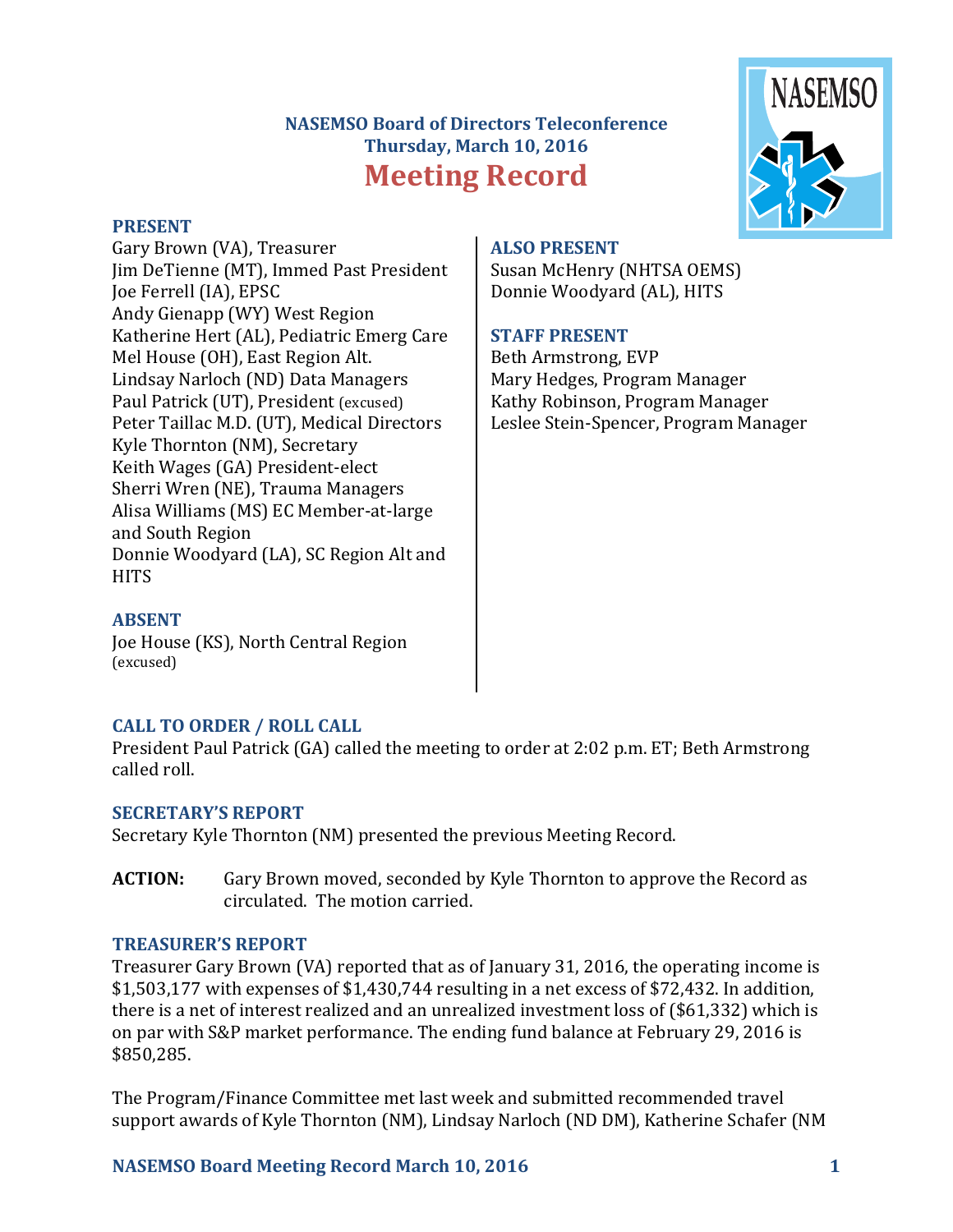PEC), Rose Johnson (LA PEC), Peter Taillac (UT MD) and Joe Moreland (DM deliverable) totaling \$5,857.

ACTION: Mel House moved, seconded by Andy Gienapp to approve these awards. The motion passed by unanimous vote.

#### **FEDERAL PARTNERS REPORTS**

• **NHTSA** – Susan reports that they still don't know when the announcement will be released for the OEMS director position. Mike Brown is currently the acting director. New sole source cooperative agreement is in the system; she awaits a contract specialist being named before the negotiations process can continue. They will continue to push this so that it can be awarded as close to the conclusion of the current one as possible. NEMSAC meets April 18-19.

## **EXECUTIVE DIRECTOR'S REPORT**

- **CAP-1** (see Susan's report above).
- **CAP-6** We are currently standing by to determine whether activity can continue.
- **CAP-7 (EMS COMPASS)** the Evidence Review Group met this week and the project steering committee will convene in conjunction with the NASEMSO Spring Meeting and all are encouraged to attend.
- FATIGUE IN EMS principal investigator is transitioning from Carolinas Healthcare System to University of Pittsburgh so that has required additional paperwork. The inaugural meeting of the expert panel is April 26-27 in DC.
- **NASEMSO Travel Authorization & Trip Report Form** Beth Armstrong reminded that these forms must be used prior to undertaking travel on behalf of NASEMSO and prior to receiving reimbursement.
- Corporate Partner Roundtable Dinner Kathy Robinson shared activity to engage vendors in more enriched discussion at a dinner on Sunday, April 3 at the Spring Meeting in Bethesda.

## **ACTION ITEMS**

- Boston Center for Surgery and Public Health Request for NASEMSO **Endorsement** - on a proposed project to study "Comparative Effectiveness of Trauma Center Care for Older Americans."
- ACTION: Jim DeTienne moved to approve issuing a letter of support, pending no objection from the Trauma Managers Council, seconded by Kyle Thornton. The vote was unanimous and the motion carried.
	- **NHSC National Issue Brief** Leslee Stein-Spencer shared that NASEMSO is a member of the National Homeland Security Consortium which intends to use this document to address with the new executive administration considerations regarding medical surge capacity, immigration and border security, climate adaptation, communications interoperability, critical infrastructure protection and other matters.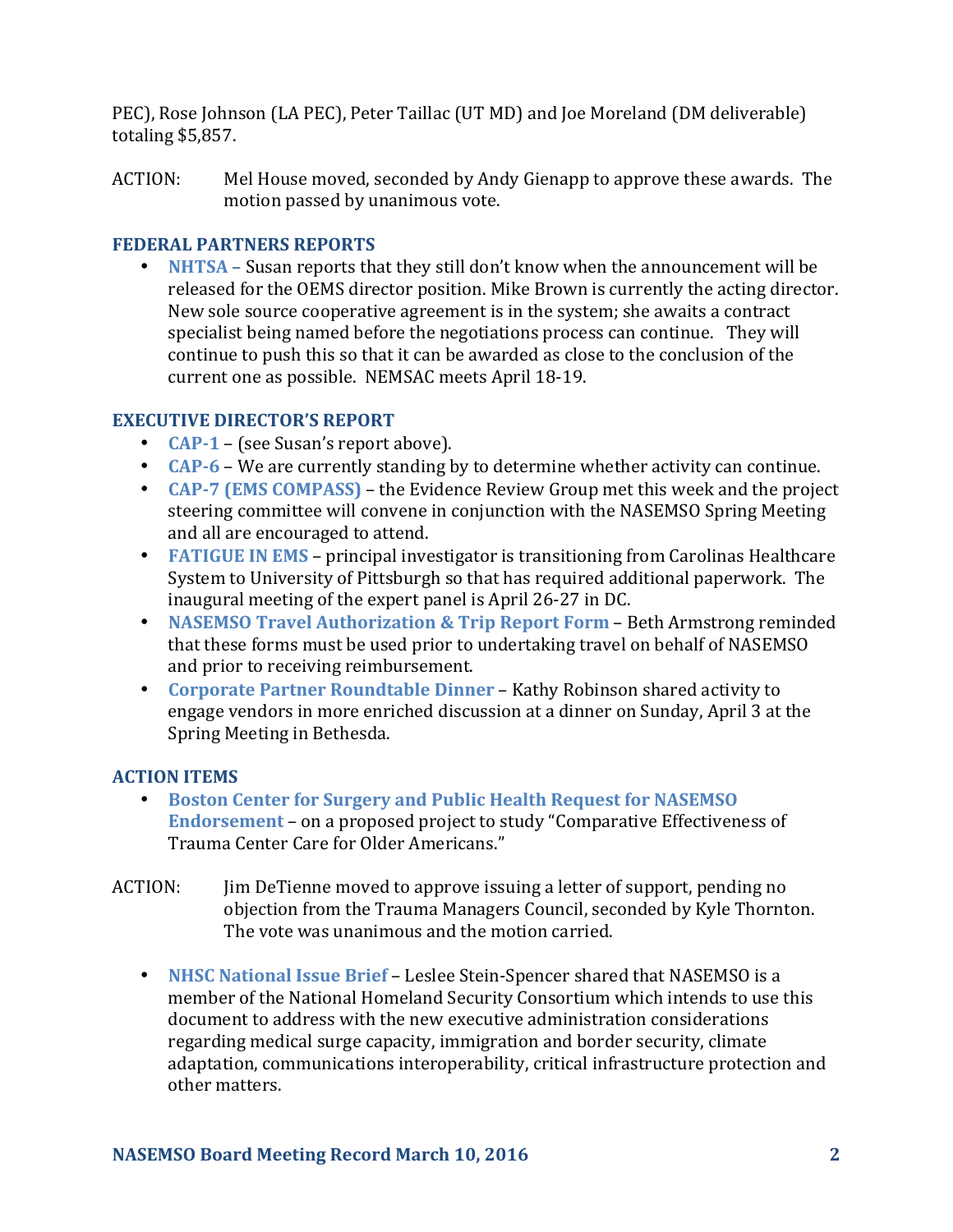ACTION: Gary Brown moved, seconded by Jim Detienne for NASEMSO to sign on to this paper. The vote was unanimous and the motion carried.

#### **COMMITTEE REPORTS**

- Air Medical Kathy Robinson said that the model air medical rules should be available by the Spring Meeting.
- **Communications and Technology-** Kevin McGinnis reported that NPSTC has just released its report on telemedicine and EMS.
- **Domestic Preparedness** Leslee Stein-Spencer indicated that the funding survey has been posted. They are participating on calls with the CDC to monitor the Zika virus.
- Government Information Jim mentioned that the Committee meets next Tuesday. They will focus on the Protecting Patients and Access to Medication Act.
- **HITS** -Donnie Woodyard reminded that we are looking at 226,000 personnel on the training chart. 7,900 have been trained as of a few days ago.
- **Rural EMS** Kevin McGinnis noted that they are focusing their work on preparing for the April 21-22 National Rural EMS Leadership Conference in San Antonio.

## **AD HOC COMMITTEE REPORTS**

- **Agency & Vehicle Licensure** Gary Brown reported on behalf of Mike Berg that there will be an update on ambulance standards at the Spring Meeting.
- **Community Paramedicine-Mobile Integrated Health Committee Kevin** McGinnis said that they are soliciting updates from states on updates to CP-MIH legislation.
- **Safe Transport of Children** Mary Hedges reported for Eric Hicken (NJ) that the committee is meeting each month with reps from HITS, AVL and federal partners to develop specific recommendations and best practices for safely transporting **children in ground ambulances.** This will optimize safety for pediatric patients as well as for the EMS personnel transporting them.
- ACTION: Alisa Williams moved, seconded by Kyle Thornton to approve NASEMSO issuing a letter of support to UNC Chapel Hill on a proposal to develop pediatric performance measure to improve care for time critical injury such as sepsis, trauma and airway. The vote was unanimous and the motion carried.

## **REGIONAL REPORTS**

- **East** no report
- West Andy Gienapp noted their region will not meet again until after the Spring Meeting.
- **North Central** no report
- **South Central** Alisa Williams reported that they are planning an in-person meeting June 12-14 in Mobile and will include Dr. Peter Taillac on their next call to address CARES considerations.